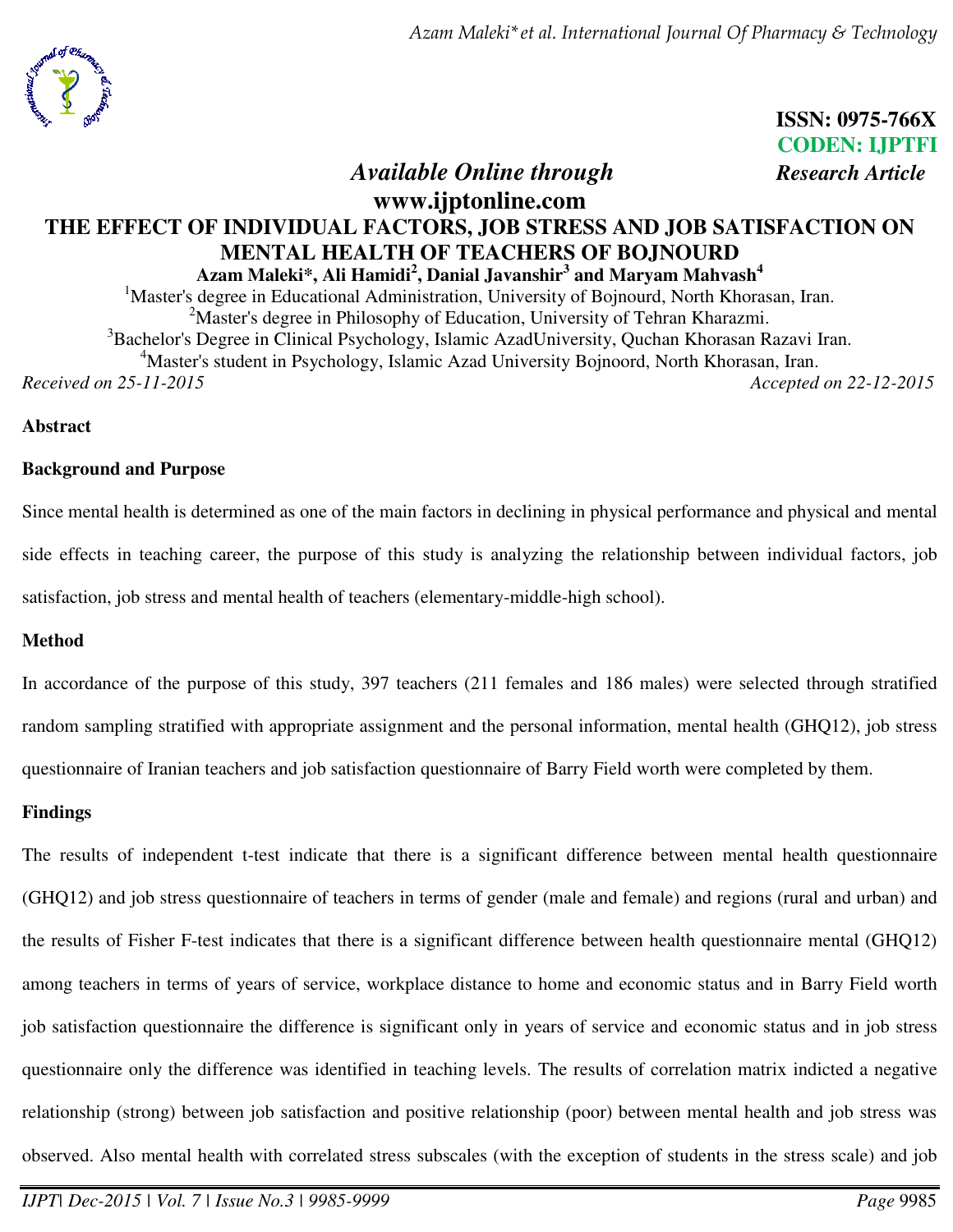satisfaction and job stress has a negative relationship. The results of regression analysis showed that job satisfaction and job stress of teachers has the ability to predict the mental health of teachers in general.

**Conclusions:** Teachers (sample) are in good mental health and job satisfaction, and their job stress is also relatively high, in the other hand, female teachers and teachers who have worked in urban areas has better mental health as well as a significant positive relationship between job stress and significant negative relationship between mental health and job satisfaction of teachers.

**Keywords:** Teachers, Mental health, Personal factors, Job stress, Job satisfaction.

### **1. Introduction**

A teacher is considered as a unique and important individual in education system, he is the heart and soul of this system and lead students from the darkness and ignorance to understanding, he had to acts like a hinge to transfer intellectual traditions and keeping the lights of civilization on, many people think that teaching is not a profession, they see it as a mission (the famous quote of Motahari: teaching is a prophet career), even if we consider teaching a professional career, still most of people do not consider it as doctors and lawyers profession (Milan T. Mistry, 2010), Studies show that the productivity level of education is low and most problems in human resources education comes from this area. The productivity will be achieved when teachers work with their heart and soul and wisdom which is the base of productivity of human resources (SoleimaniNejad, 1989).

According to research St. Paul Fire specified that much more serious job-related stress factors such as family problems and financial stress is. often, this stress experiments. Such work is estimated that 75 percent of the entire problems Medical issues are directly responsible for the cost of considerable stress caused by Azastrs So genotypic Darmrtbt with health care, low productivity is. Markar, report says you mean the absence of work-related stress, has been in 23 days with 44 other, reaches more than 31 days, which disease is caused. In individual (demographic) such as age, sex, marital status, work experience, teachers and mental health as well as studies done similar jobs, for example, Rismanchian (1378) found a significant relationship between managers and their degree studies also suggest the gender factor in effective business decisions. Teachers are facing many problems due to the nature of their job with problems such as: voluminous work, -students (1991, seidman) them (Alizade, 1386) AstrsShghly (Aguilar Vafaee, 1379 and 1381), decreased motivation (Chaldean, 1382) that these problems can all affect their mental health, job stress and job satisfaction among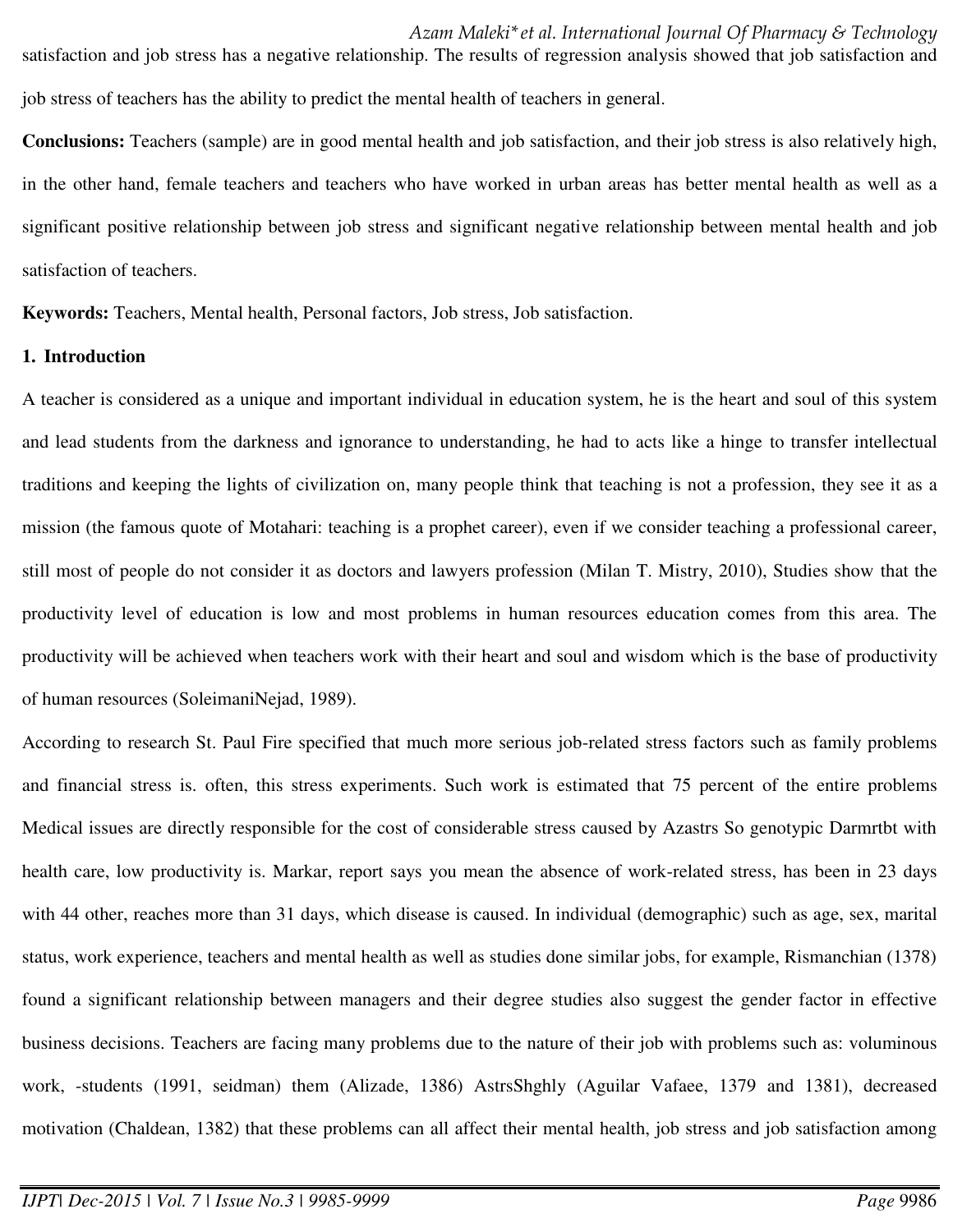*Azam Maleki\*et al. International Journal Of Pharmacy & Technology* the most important social issues in the field of mental health of teachers in the past two decades is considered. According to this research aims to investigate the effects of different factors in job stress and job satisfaction factors mental health of teachers. Notably, the psychological factor is in fact a piece of the universe and foremost to factors sense complex mental states understood to be talking about that*.* 

#### **A review of the literature:**

The World Health Organization (2005) mental health as "a state of well-being in which the individual realizes his abilities and is able to confront natural stress of life and to work productively and fruitfully to share, defines" .

Healthy living within the school of emotional health, healthy interpersonal relationships and provide a safe environment is half of the students in the school, therefore, to identify and manage the emotional behavior of children to teachers directly in schools is (Akintunde , 2011) However, an understanding of the mental health community at large teacher in a weird experience at an early stage to greatness and responsibility in later life students will be expected to teachers motivate their students teachers must play a vital role in stress management students (Olanipekun 2006).

At the end, students will be trained to start their burdensome life, (borge, in CHAPLAIN, 1995) The results are well below reflect this fact (Education Quarterly Review, 2002). Change rapid technological, hours long work computer duplicate businesses covering issues as well as economic problems, can lead to stress. Given the many sources of stress, it is surprising that the National Institute for Occupational Safety and Health (niosh) report points out that occupational stress that 26 to 40 percent, largely stressful. company Marlins in 2003 on workplace conditions existed Americans showed that 43 percent of respondents reported that their company executives associated with stress, help the staff do not. (May, 2008).

Humphrey absence of teachers in 1986 was a year, about a third of the 35 because of fatigue, continuous. literature review has shown that teachers in some degree of stress. of studies to identify sources of stress in primary and secondary schools has (Borg hours bracelet, 1991; Farber, 1984; Friedman, 1991) (the Drrabrtz.m, 2009, S515-522).In addition guessed that teachers in a very stressful psychological for created, the figure reflects a major increase in teachers taking sick leave due to mental health problems is (Naylor, 2001).Evidence suggests that many teachers suffer from occupational stress are: the volume of work-range of things that will change over time, changes in the composition of a class-wide change-range of expectations of government, organizations, administrator, parent - Colleagues, such stress can have detrimental results,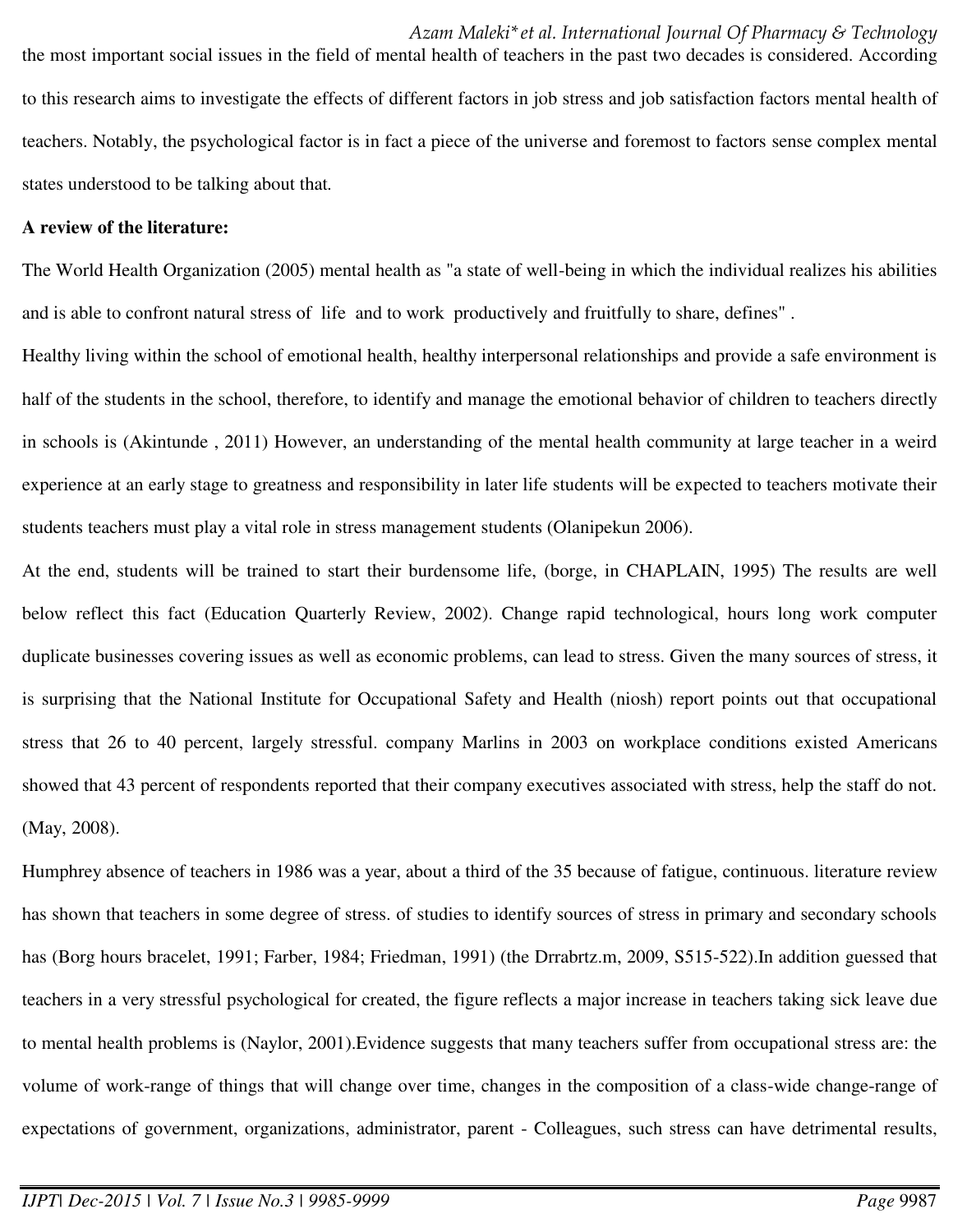### *Azam Maleki\*et al. International Journal Of Pharmacy & Technology*

work extra time without pay not only mental health but also family problems this will reduce the time, those who do not find a winner all born to do this job stress leave when training teachers so four factors have defined the time, resources, support, respect, these control measures are as follows (Education Quarterly Review, 2002). Antoniou et al (2006), conditions that cause stressful jobs or are known as exogenous poor job conditions, excessive workloads, lack of cooperation etc as individual factors known personality; the other hand, when the complexity business environment organizational life can be extended.

In total, causes job stress can be divided into the following main categories (1) stressors related to work with the following three main groups specific environment, specific organization's job specific (2) stressors, the tomorrow that can be either a result or a result of personal characteristics and living conditions of the individual (palasky, 2007, p. 6).

Finally, understand the relevance and results of job satisfaction are important for researchers and organizations, for example, theories about the relationship between job satisfaction and life satisfaction are important variables such as work, family satisfaction, work-family conflict, performance, organizational citizenship behavior (see Damz.j, 1996, p. 411) .rabynz (2002) job satisfaction as a person's general attitude toward his or her job knows (Pebble, 2000), he stated that all aspects of Hayek's work, especially the good and bad, positive and negative, it is important someone unhappy. It is expected that job satisfaction of teachers by a school environment with appropriate training, to ensure that contract terms, security and decent wages increase. The job satisfaction of teachers, probably from a positive exchange between colleagues, it seems that teachers in general when they are forced to teach in the classroom and student satisfaction, or teaching in the villages of the city they are in. (Vernon, 1997).

#### **Analysis Method:**

**Plan:** The research methodology for this study is a descriptive analytic correlation pattern as to examine the relationship between several (Son, 1382).

#### **Community sample**

Population consisted of all teachers in primary, middle and secondary cities are. random sampling stratified according to the different educational (elementary middle high schools), and various areas (rural and urban) stated amounts in proportion with each two sex (female and male) class of individuals if the relative frequency of each sample, the proportion of the population in the same class were.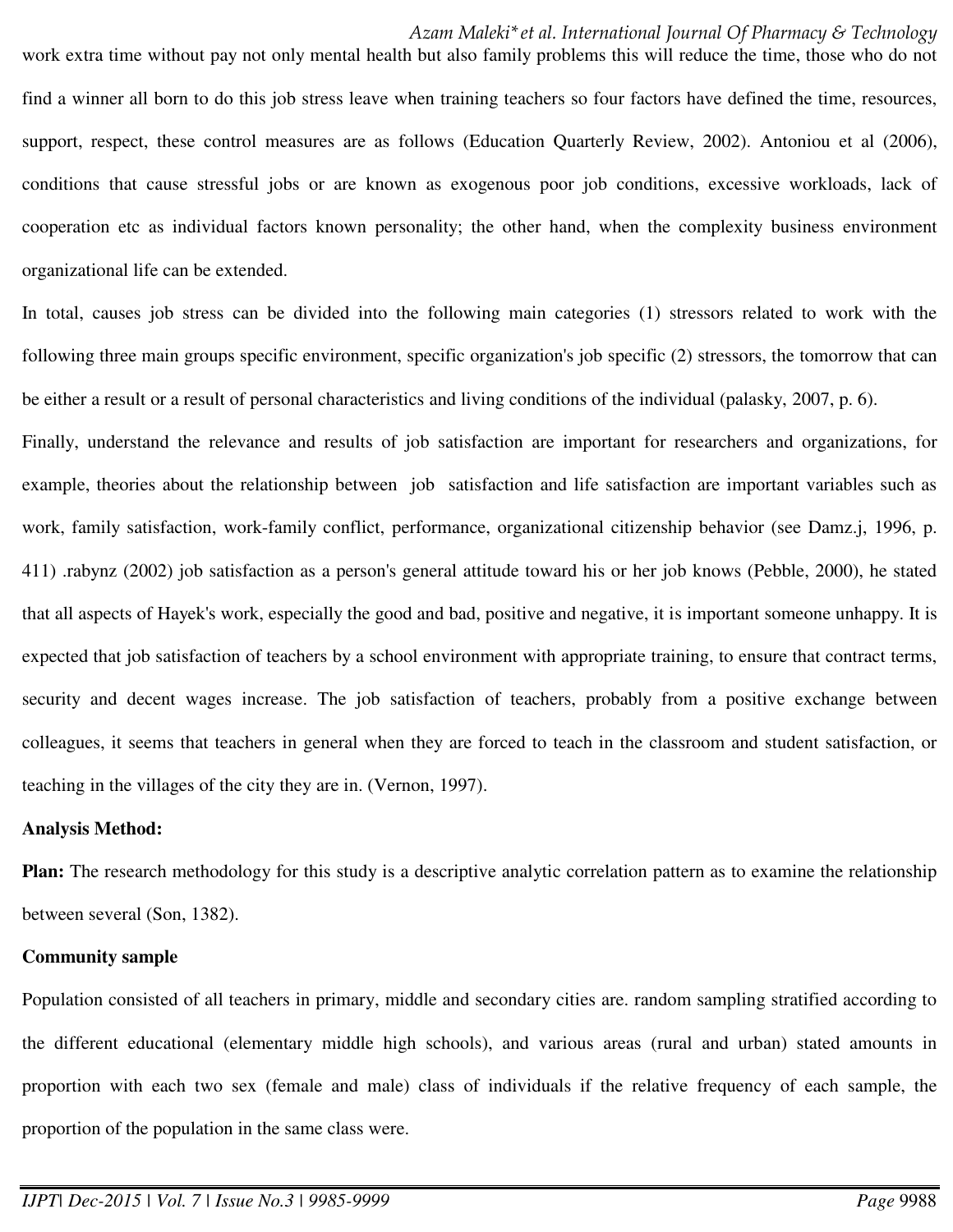#### **A) demographic questionnaire:**

Stop questionnaire consisted of 10 items that teachers demographic information such as age, sex, etc. measures.

### **B) Inventory (12 GHQ):**

The first 60 questions were general health questionnaire, then to circumstances and different cultures of its diverse forms is extracted. Figures 12, 20, 28, 30 questions from the questionnaire in different cultures in terms of reliability and validity were assessed (Akoya,1990) 12-item questionnaire public health a short tool, with the aim of screening healthy and diseased individuals. In preparation Short Form 12-item Health Sciences Research Institute of Iran by Iran to worship doctor Ali Montazeri and validation has obtained an average score of 7/3 and 5/3 respectively is standard deviation, coefficient of public health validity 83.

#### **B) Job stress questionnaire Iran:**

Job Stress Questionnaire Iranian teachers by doctor ((Maria (Mary) Aguilar desertion)) has been developed, the scale consisted of 64 items with job stress event, the statements of six degrees of choice with very high, high, relatively high, low, too is no less than 5 to 0 valued is. validity of the scale by he and colleagues calculated by Cronbach's coefficient of 96/0 is its reliability, validity coefficient of stress teachers 95.

#### **D) Job satisfaction Barry:**

field of job satisfaction Barry (1951), which contains 19 questions of five options in order to strongly agree (5), agree (4), pending (3), disagree (2), and strongly disagree (1) The measurement of job satisfaction were selected, questions were positive and negative aspects of some interest is paid jobs (unlike the negative questions were scored from one to five) . at bar this questionnaire by Abbas briefly suspended, 1376 on 50 women employees in Tehran alpha 92/0 is determined, comparing the validity and credibility to suggest that the scale is approved (K., 1376) Validity factor in job satisfaction 79. The been confirmed by experts.

#### **Findings:**

According to Tables 1 and 2 shows the results of independent t-test between male and female teachers mental health in a way that there is a significant difference at the level of 95% alpha female teachers mental safety of a better (lower grades) are pleasant. (1.99: t, 047/0: P) and mental health was significantly teachers became teachers in rural and urban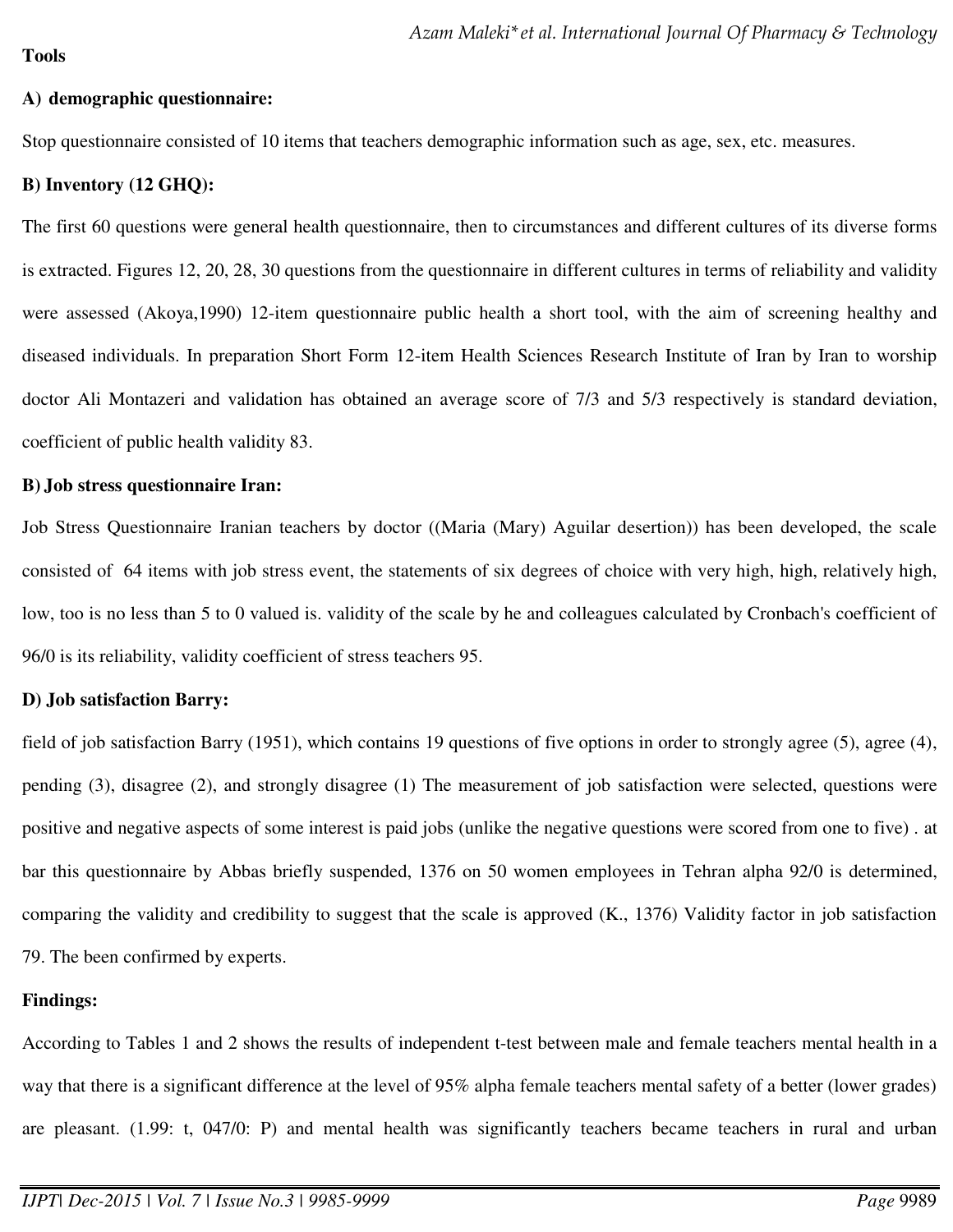*Azam Maleki\*et al. International Journal Of Pharmacy & Technology*

communities to rural teachers had better mental safety (3.06: t, 002/0: P) On the other hand the mental health of teachers the difference was not found (1.2-: t, 23/0: P) (alpha level of 95%) of the teachers' job stress questionnaire in terms of gender (male and female) and regions (rural) found a significant difference to job satisfaction observed.

According to Table 3 and 4 test results also show that the mental health of teachers with regard to age (1.73: (3,393): f, 15/0: P), Education (92. :( 3393): f, 42/0: P), type of employment (1.13: (3,393): f, 33/0: P), teaching (1.87: (2,394): f, 15/0: P) alpha level There was a significant difference of 95%, the other hand, the results show that the mental health of teachers according to their work experience there is a significant difference (3.79: (3,393): f, 01/0: P) so that the teachers. In Kh25-35 the years have been better than teachers with less experience and teachers with meaningful difference 5-15 of the mental health of teachers with regard to service Location difference was statistically significant (3.53: (3,393): f , 01/0: P) so that teachers under 5 distance they are better than other teachers and mental safety of teachers who can travel over 25 kilometers difference was significant (alpha level of 95%).

Also, according to the economic situation there is a significant difference of 95% alpha level teachers (12.64: (3,392): f, 00/0: P). The economic situation is such that teachers are very good mental health this group of teachers with other teachers significant difference in mental health. . job satisfaction Barry teachers work experience p: ./ 001, f (3,393): 5/68 economic status p: ./ 00, f (3,392): 10/30 differences in job stress questionnaire of the difference between school teaching was observed.

Because job stress and job satisfaction have an important role in the mental health of the correlation matrix for the relationship between job stress and job satisfaction with mental health its .Table 5 below. Significant negative relationship between mental health and job satisfaction of teachers and a significant positive relationship between job stress and engage in mental health. According to Table 6 Regression analysis job satisfaction and job stress it that teachers had the ability to predict the mental health of teachers in general. The best predictor of mental health and job satisfaction (56 / 0-  $= \beta$ ) and stress (17/0 =  $\beta$ ) 38% of the variance in mental health can predict fairly well (at 01 / 0 = P meaningful) In these model R: ./ 61, R2: ./ 38, respectively.

#### **Discussion and conclusion:**

As mentioned in the introduction, this study aimed to investigate the effect of individual factors, job satisfaction, job stress on mental health of teachers by teachers (sample) are in good mental health, job satisfaction, job stress also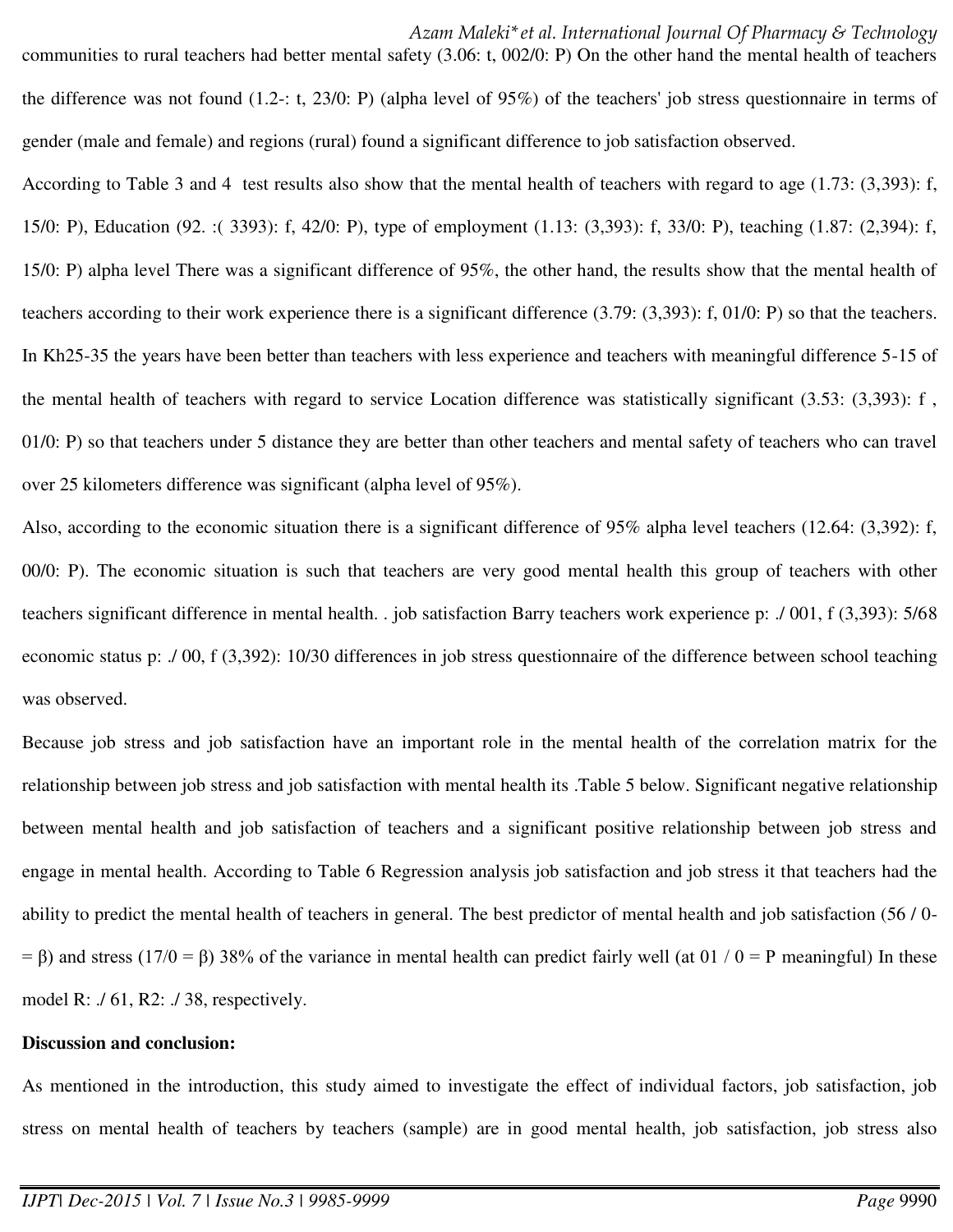#### *Azam Maleki\*et al. International Journal Of Pharmacy & Technology*

relatively high, hand, female teachers and teachers who have been better mental safety of the Amrbayafth of (Mihalv, 2002) and (HadiAbdallah, 2000)finds harmony Dardvmk half (Hlmstram, 2008) and (Drsarjnt, 2003) Generally be said that gender was a teacher mental health .example, if a woman to be a teacher in a remote village movement face problems. Moreover, if a man can easily overcome these problems, or vice versa, in general, women Vagg, Spielberger, and

(Wasala, 2002) .doc is that more women than men response to psychological stressors such as interpersonal conflicts and or pressure deadline at tively (Treaster, 2004).

The job satisfaction observant teachers only in terms of years of service and economic status differences in accordance with job satisfaction among young men in the Middle Ages were found (Arabi, 1377, p. 52) explanation that can be found is that the conditions young people are not ready for traditional continue to be directed (focused). In Job Stress Questionnaire was the difference between teaching, this relationship is a national study of job stress among teachers in Great Britain by Cooper and Kelly (1993) It was, they concluded that primary teachers saw higher levels of job dissatisfaction and stress experience than their secondary colleagues, Cooper and Kelly came to the conclusion that it would in primary schools due to lack of support, their small size and lack of diversity work, low reward situation more common among secondary teachers to high levels of stress can be expressed problems of students, violence, threats blackguard teachers, this period may be. Guess the mental health of teachers according to years of service so that teachers are Kh25-35. significant difference in experience was better than teachers with less experience and teachers with 5-15 of this difference is significant. The mental health of teachers according to the distance workplace location significantly so that teachers distance of 5 out to other teachers safety of a better mental that allows the teachers to over 25 kilometers in the significant difference is no doubt that the distance between work and home is affecting the quality of a teacher (Hadi Abdullah, 2000), also taking into account the economic status of teachers so that teachers. significant difference with the economic situation is very good mental health this group of teachers significant difference with other teachers mental health.

There was a significant negative correlation between mental health and job satisfaction of teachers in accordance with the findings of (Cooper, 2002: 105), (Cell, 2006), (mudor, 2011, S41-49) The person's behavior or characteristics of the interaction between his job environmental positions are determined, the cultural interactions between people and their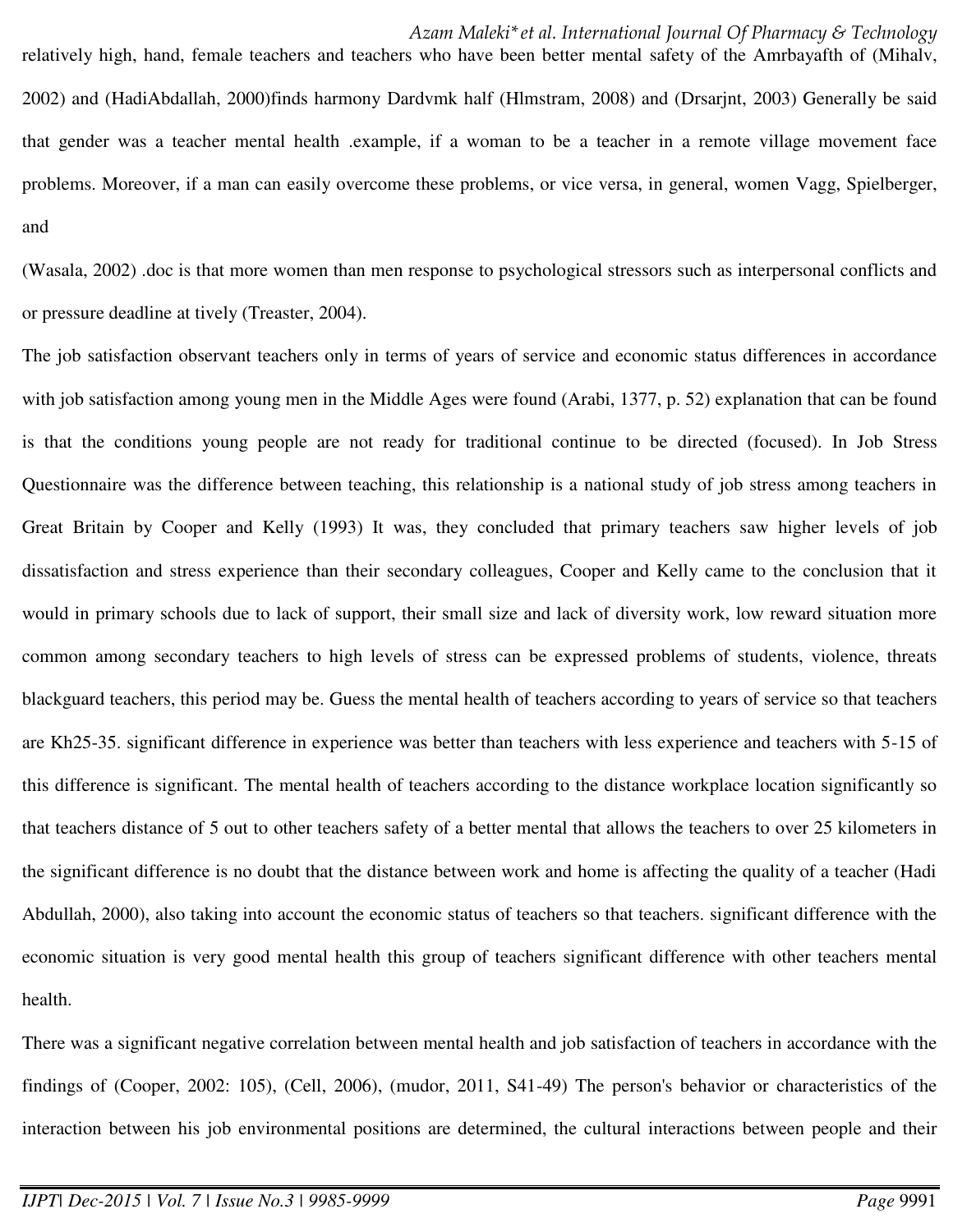environment in a more stable career choice, career advancement more to achieve satisfaction and ultimately leads to effective learning..

And a significant positive correlation between mental health and job stress engage in a study in 1999, by Norito et al, job stress as the strongest cause of injuries, mental, especially depression was introduced (norito, 1999) in accordance with the findings of (Hogan, Johnson, Briggs 1997; Caulfield, Chang, et al., 2004, save, Spector, Cooper et al., 2005; Murphy, Hurrell, Sauter, Keita and 1995, Nelson, Hurrell, 1997, Wright and Smye, 1996), to explain it to say adversely affect physical health and psychological stress experienced people to work, and particularly its problems increasingly common feature of modern life. Perceived psychological stress at work is often compared to the physical demands of work, show that psychological stressors one of the more effective. (Holmestram, 2008). Regression analysis of job satisfaction and job stress it that teachers in general teacher's ability to predict mental health and mental health consequences of low productivity to decrease in behavioral and psychological noted.

A limitation of this research work taking into account the characteristics of the personal lives of teachers are also other stressors that have not been applied in several studies, mental health consequences of physical, psychological behavior of the various parts of the country Tabatvjh the results of the educational system of the country focused on the overall results of our teachers in society.

| Indicators     | Group   | Average | The standard deviation | observed t | Degrees of freedom | Significance level |
|----------------|---------|---------|------------------------|------------|--------------------|--------------------|
|                | Female  | 2.83    | 3.32                   | 1.99       | 395                | .047               |
| Gender         | Man     | 3.46    | 2.95                   |            |                    |                    |
|                | Single  | 2.72    | 2.81                   | $-1.20$    | 395                | .23                |
| marital status | Married | 3.20    | 3.20                   |            |                    |                    |
|                | Rural   | 3.69    | 3.16                   | 3.06       | 395                | .002               |
| Location       | Town    | 2.72    | 3.07                   |            |                    |                    |

**Table-1: The mental health of teachers with regard to sex, marital status, type of area.**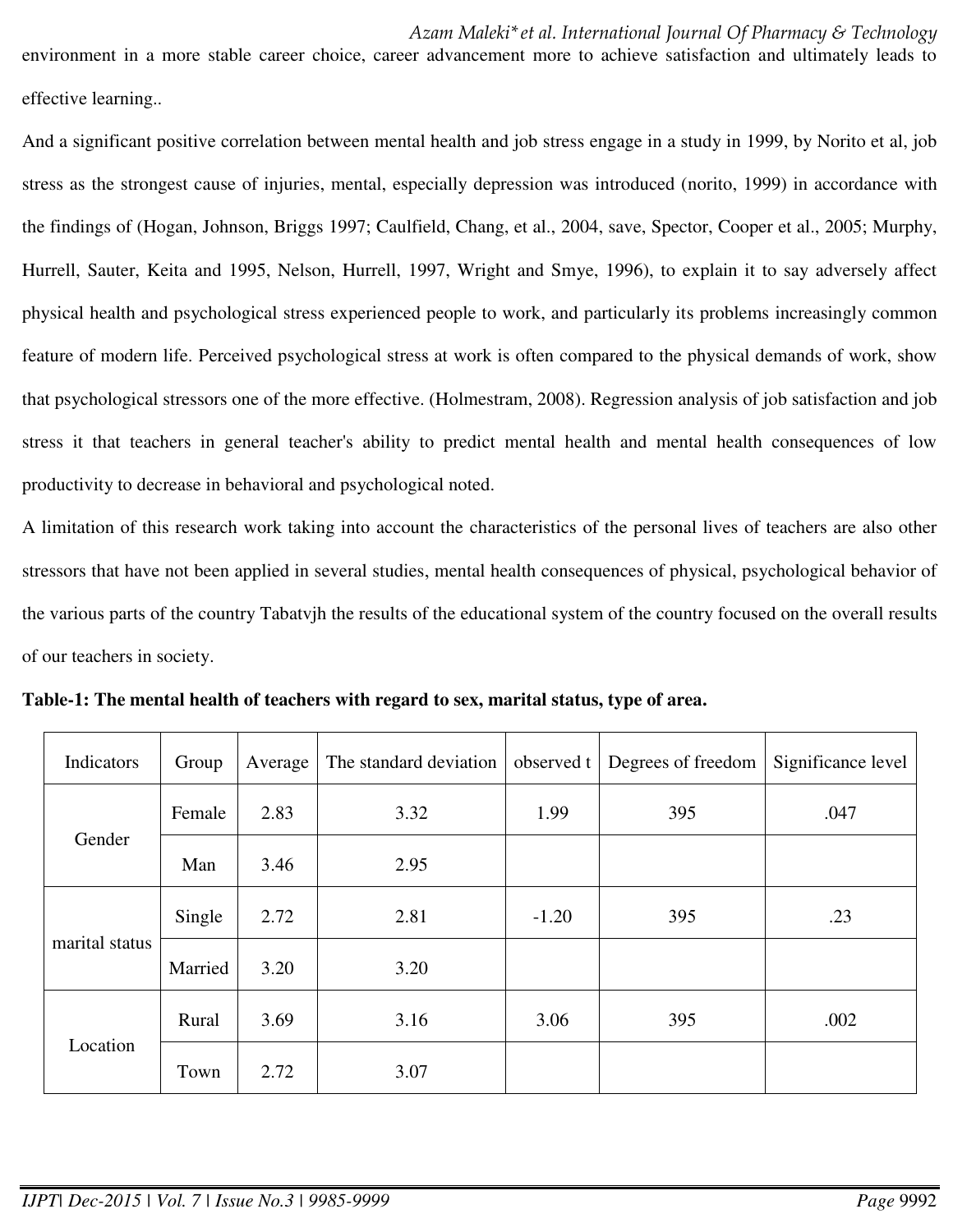*Azam Maleki\*et al. International Journal Of Pharmacy & Technology*

| Indicators     | Group   | Average | The standard deviation | observed $t$ | Degrees of freedom | Significance level |
|----------------|---------|---------|------------------------|--------------|--------------------|--------------------|
|                | Female  | 67.35   | 15.16                  | $-.36$       | 395                | .72                |
| Gender         | Man     | 67.89   | 14.64                  |              |                    |                    |
|                | Single  | 69.34   | 12.45                  | .97          | 395                | .33                |
| marital status | Married | 67.33   | 15.26                  |              |                    |                    |
|                | Rural   | 67.28   | 14.59                  | $-.40$       | 395                | .69                |
| Location       | Town    | 67.89   | 15.092                 |              |                    |                    |

**Table-2: Job satisfaction according to gender, marital status, type of area.** 

# **Table-3: Results ANOVA (mental health).**

|                    |            | Total squares | Degrees of freedom | Mean square | F ratio | Significance level |
|--------------------|------------|---------------|--------------------|-------------|---------|--------------------|
|                    | Intergroup | 51.30         | 3                  | 17.10       | 1.73    | .15                |
| Age                | Intergroup | 3873.14       | 393                | 9.85        |         |                    |
|                    | Total      | 3924.44       | 396                |             |         |                    |
|                    | Intergroup | 27.58         | $\mathfrak{Z}$     | 9.19        | .927    | .42                |
| academic degree    | Intergroup | 3896.86       | 393                | 9.29        |         |                    |
|                    | Total      | 3924.44       | 396                |             |         |                    |
|                    | Intergroup | 33.77         | $\mathfrak{Z}$     | 11.25       | 1.13    | .33                |
| type of employment | Intergroup | 3890.67       | 393                | 9.90        |         |                    |
|                    | Total      | 3924.44       | 396                |             |         |                    |
|                    | Intergroup | 110.43        | 3                  | 36.81       | 3.79    | .01                |
| Years of service   | Intergroup | 3814.01       | 393                | 9.70        |         |                    |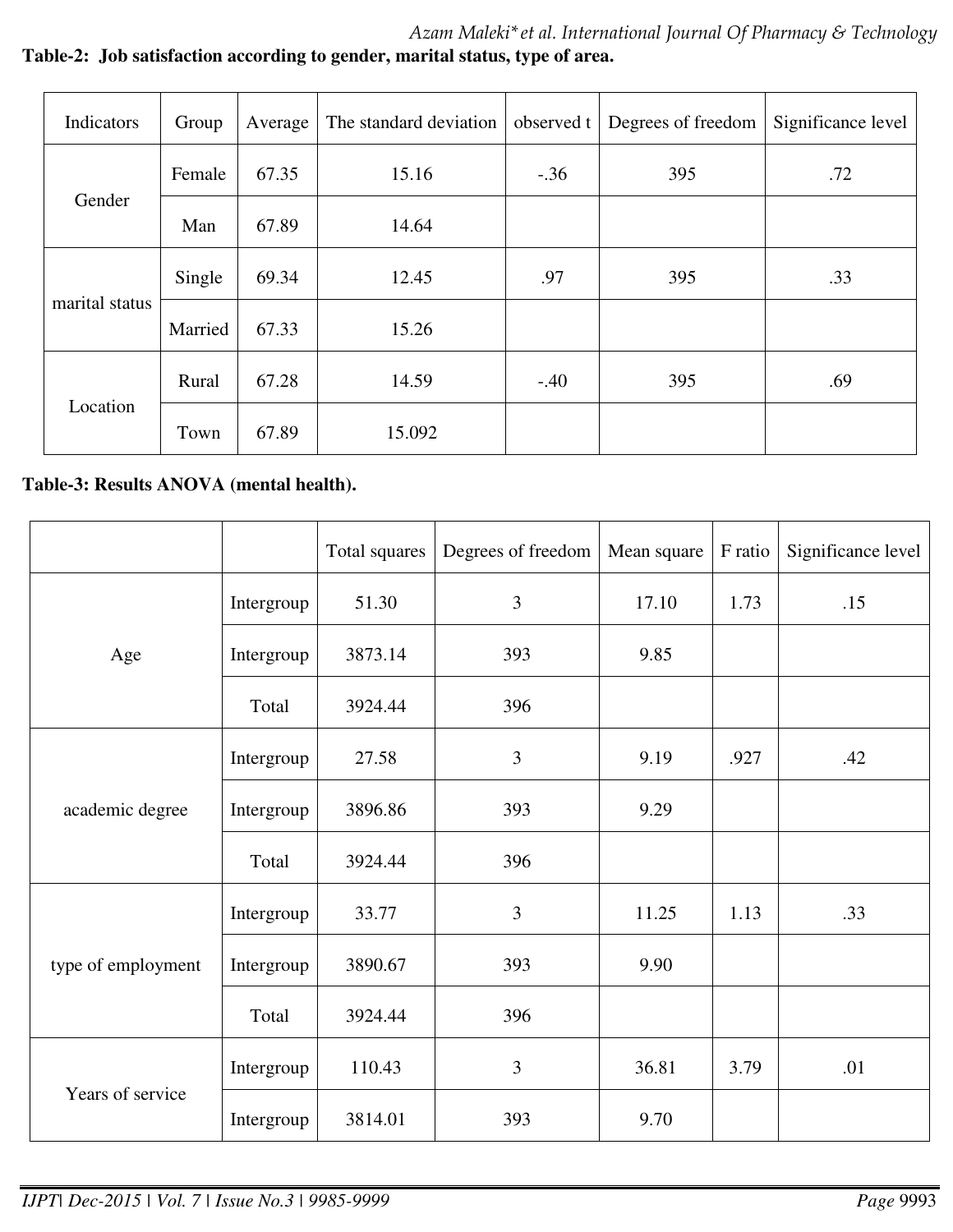*Azam Maleki\*et al. International Journal Of Pharmacy & Technology*

|                        | Total      | 3924.44 | 396            |        |       |      |
|------------------------|------------|---------|----------------|--------|-------|------|
|                        | Intergroup | 36.90   | $\overline{2}$ | 18.45  | 1.87  | .15  |
| Teaching point         | Intergroup | 3887.54 | 394            | 9.86   |       |      |
|                        | Total      | 3924.44 | 396            |        |       |      |
|                        | Intergroup | 102.97  | 3              | 34.32  | 3.53  | .01  |
| Work from home         | Intergroup | 3821.47 | 393            | 9.724  |       |      |
|                        | Total      | 3924.44 | 396            |        |       |      |
|                        | Intergroup | 448.47  | $\overline{4}$ | 112.11 | 12.64 | 0.00 |
| The economic situation | Intergroup | 3475.97 | 392            | 8.86   |       |      |
|                        | Total      | 3924.44 | 396            |        |       |      |

# **Table-4: One-way analysis of variance (job satisfaction).**

|                    |            | Total squares | Degrees of freedom | Mean square | F ratio | Significance level |
|--------------------|------------|---------------|--------------------|-------------|---------|--------------------|
|                    | Intergroup | 1137.11       | 3                  | 379.03      | 1.72    | .16                |
| Age                | Intergroup | 86436.09      | 393                | 219.93      |         |                    |
|                    | Total      | 87573.20      | 396                |             |         |                    |
|                    | Intergroup | 1409.48       | 3                  | 469.82      | 2.14    | .09                |
| academic degree    | Intergroup | 86163.72      | 393                | 219.24      |         |                    |
|                    | Total      | 87573.20      | 396                |             |         |                    |
|                    | Intergroup | 1461.74       | 3                  | 487.24      | 2.22    | .08                |
| type of employment | Intergroup | 86111.46      | 393                | 219.11      |         |                    |
|                    | Total      | 87573.20      | 396                |             |         |                    |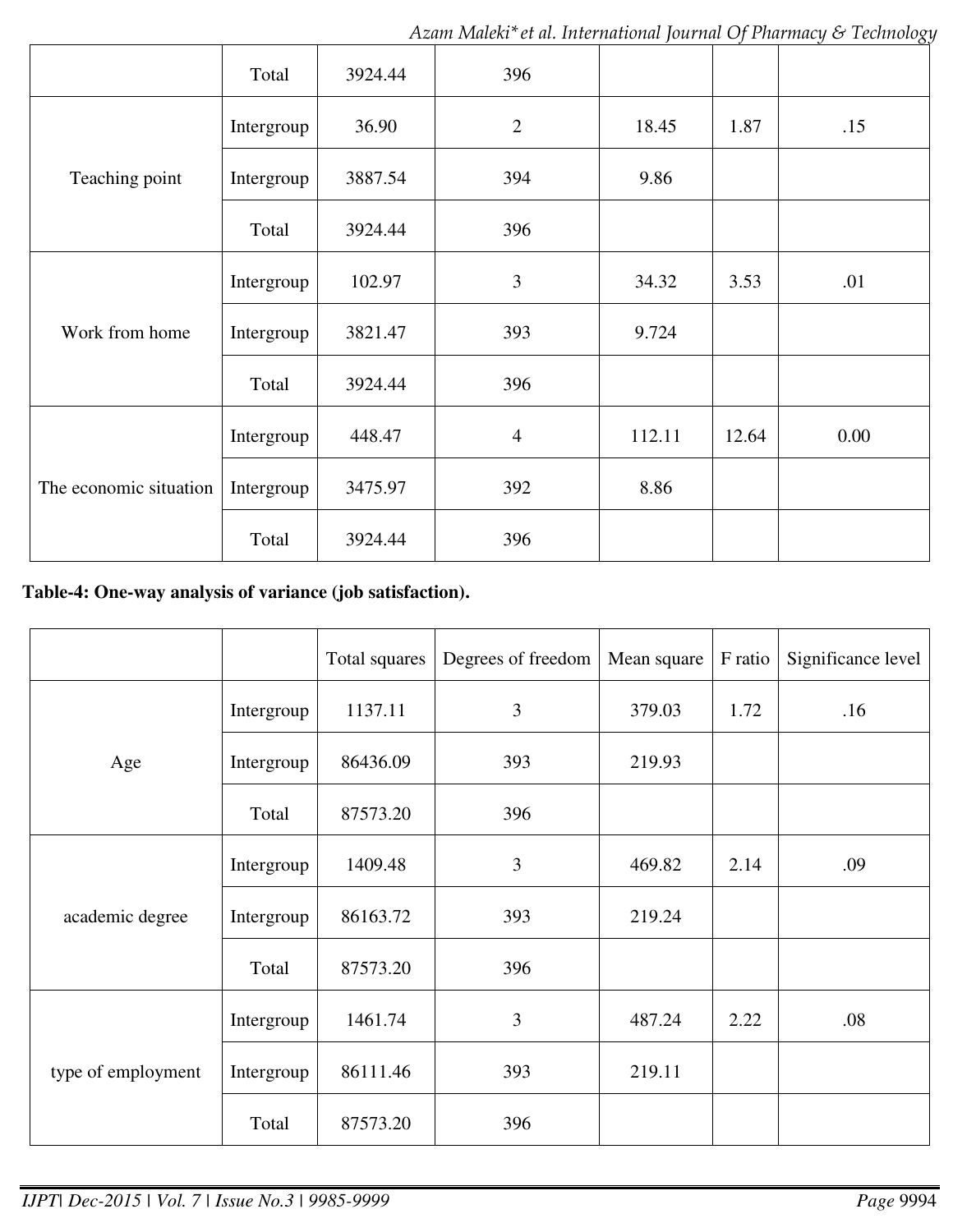*Azam Maleki\*et al. International Journal Of Pharmacy & Technology*

|                        | Intergroup | 3639.31  | 3              | 1213.10 | 5.68  | .001 |
|------------------------|------------|----------|----------------|---------|-------|------|
| Years of service       | Intergroup | 83933.89 | 393            | 213.57  |       |      |
|                        | Total      | 87573.20 | 396            |         |       |      |
|                        | Intergroup | 568.56   | $\overline{2}$ | 284.28  | 1.28  | .27  |
| Teaching point         | Intergroup | 87004.64 | 394            | 220.82  |       |      |
|                        | Total      | 87573.20 | 396            |         |       |      |
|                        | Intergroup | 1550.071 | 3              | 516.69  | 2.36  | .07  |
| Work from home         | Intergroup | 86023.13 | 393            | 218.88  |       |      |
|                        | Total      | 87573.20 | 396            |         |       |      |
|                        | Intergroup | 8334.83  | $\overline{4}$ | 2083.70 | 10.30 | .00  |
| The economic situation | Intergroup | 79238.37 | 392            | 202.13  |       |      |
|                        | Total      | 87573.20 | 396            |         |       |      |

**Table-6: Summary of regression models, analysis of variance and regression statistical indicators of mental health in terms of job satisfaction and job stress.** 

| Model          | Variable                      | B      | <b>SEB</b> | β      | $\mathbf t$   | sig  | $\mathbf{F}$ | $\mathbf R$ | R <sub>2</sub> | Adj R <sub>2</sub> |
|----------------|-------------------------------|--------|------------|--------|---------------|------|--------------|-------------|----------------|--------------------|
|                |                               |        |            |        |               |      | 215.34       | .59         | .35            | .35                |
| $\mathbf{1}$   | job satisfaction $\vert$ -.12 |        | .01        | $-.59$ | $-14.67$      | .000 |              |             |                |                    |
|                |                               |        |            |        |               |      | 121.3        | .61         | .38            | .38                |
| $\overline{2}$ | job satisfaction              | $-.12$ | .01        |        | $-.56$ -14.21 | .000 |              |             |                |                    |
|                | Job stress                    | .01    | .00        | .17    | 4.24          | .000 |              |             |                |                    |

\*\* All values F at P= 0/01 are significant.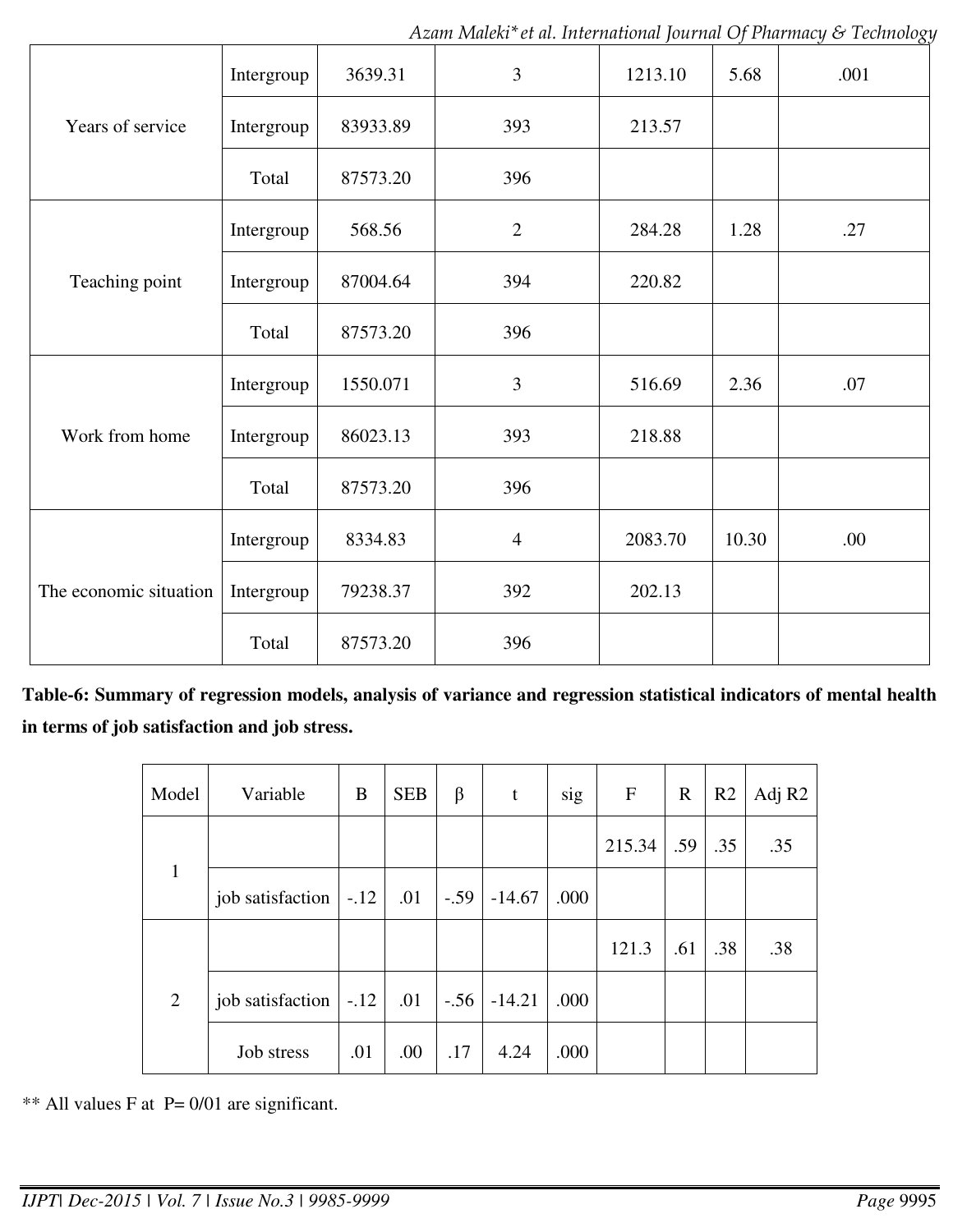## **Table-5: The correlation matrix of variables.**

\*\* P<0.01

 $* P< 0.05$ 

|                                               | $\mathbf{1}$                                  | $\mathbf{2}$      | $\mathfrak{Z}$    | $\overline{4}$    | 5                 | 6                  | $\overline{7}$     | $8\,$                 | 9            | 10           | 11 | 12 |
|-----------------------------------------------|-----------------------------------------------|-------------------|-------------------|-------------------|-------------------|--------------------|--------------------|-----------------------|--------------|--------------|----|----|
| job<br>satisfaction                           | $\mathbf{1}$                                  |                   |                   |                   |                   |                    |                    |                       |              |              |    |    |
| mental health                                 | $\overline{\phantom{a}}$<br>.594*<br>$\ast$   | $\mathbf{1}$      |                   |                   |                   |                    |                    |                       |              |              |    |    |
| <b>Stress</b>                                 | $\overline{\phantom{a}}$<br>$.145*$<br>$\ast$ | $.253*$<br>$\ast$ | $\mathbf{1}$      |                   |                   |                    |                    |                       |              |              |    |    |
| <b>Stress</b><br>(students)                   | $-.026$                                       | .089              | $.670*$<br>$\ast$ | $\mathbf{1}$      |                   |                    |                    |                       |              |              |    |    |
| <b>Stress</b><br>(managers)                   | $-.073$                                       | $.186*$<br>$\ast$ | $.892*$<br>$\ast$ | $.570*$<br>$\ast$ | $\mathbf{1}$      |                    |                    |                       |              |              |    |    |
| <b>Stress</b><br>(physical<br>location)       | $-.088$                                       | $.197*$<br>$\ast$ | $.679*$<br>$\ast$ | $.502*$<br>$\ast$ | $.567*$<br>$\ast$ | $\mathbf{1}$       |                    |                       |              |              |    |    |
| Stress (ET)                                   | $\overline{\phantom{a}}$<br>$.146*$<br>$\ast$ | $.215*$<br>$\ast$ | $.806*$<br>$\ast$ | $.526*$<br>$\ast$ | $.722*$<br>$\ast$ | .474<br>$\ast\ast$ | $\mathbf{1}$       |                       |              |              |    |    |
| stress (the<br>nature of the<br>teacher)      | $\overline{\phantom{a}}$<br>$.197*$<br>$\ast$ | $.286*$<br>$\ast$ | $.868*$<br>$\ast$ | .498*<br>$\ast$   | $.703*$<br>$\ast$ | .549<br>$\ast\ast$ | .677<br>$\ast\ast$ | $\,1$                 |              |              |    |    |
| Stress (lack<br>of ability of<br>the teacher) | $\blacksquare$<br>$.185*$<br>$\ast$           | $.234*$<br>$\ast$ | $.837*$<br>$\ast$ | $.537*$<br>$\ast$ | $.657*$<br>$\ast$ | .515<br>$\ast\ast$ | .709<br>$\ast\ast$ | .76<br>$9*$<br>$\ast$ | $\mathbf{1}$ |              |    |    |
| stress                                        | $-.129*$                                      | $.220*$           | .883*             | $.469*$           | $.775*$           | .548               | .663               | .70                   | .656         | $\mathbf{1}$ |    |    |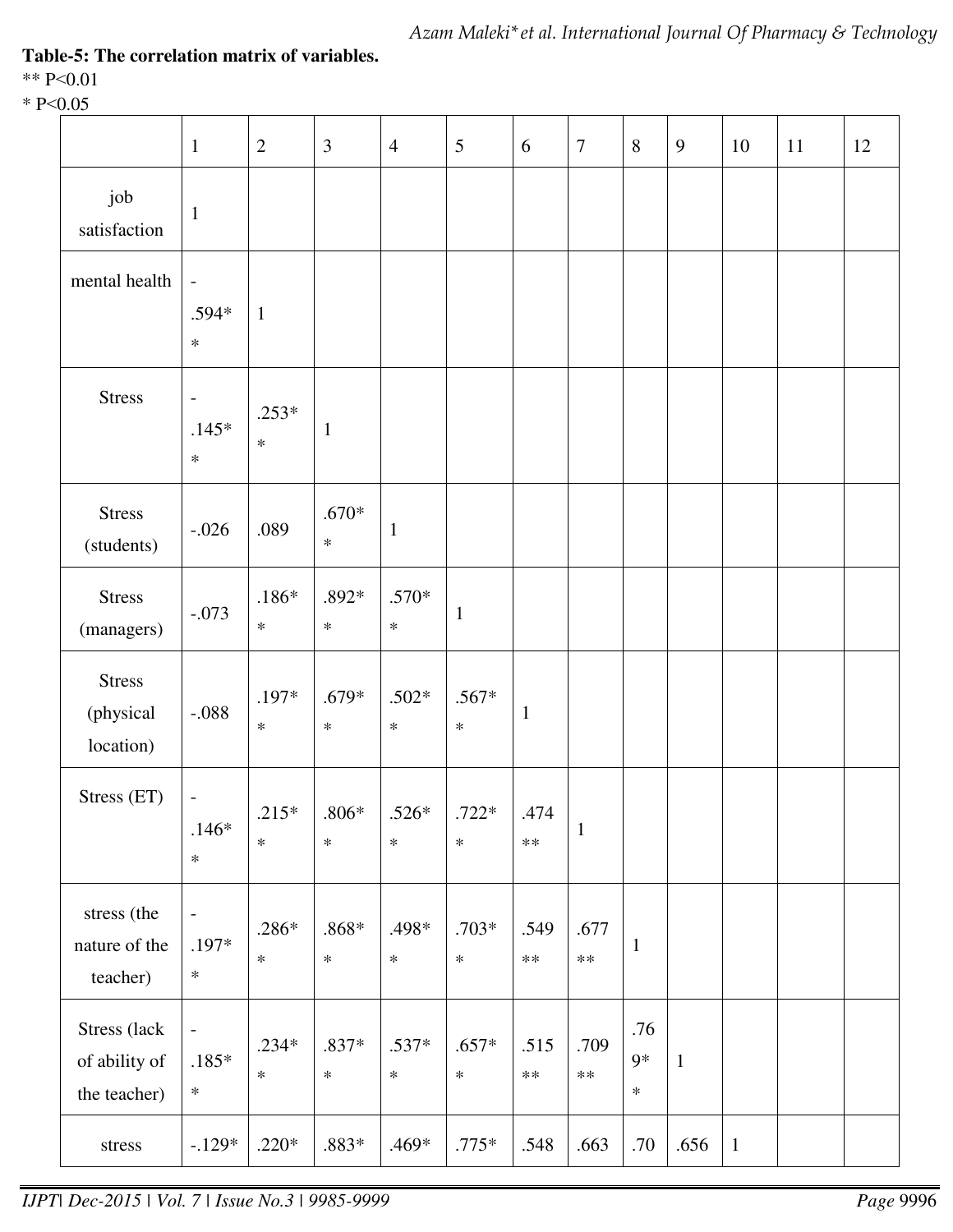| (macro-<br>policy                        |          | $\ast$            | $\ast$            | $\ast$            | $\ast$            | **           | $**$         | $9*$<br>$\ast$        | $**$         |              |                   |              |
|------------------------------------------|----------|-------------------|-------------------|-------------------|-------------------|--------------|--------------|-----------------------|--------------|--------------|-------------------|--------------|
| organization)                            |          |                   |                   |                   |                   |              |              |                       |              |              |                   |              |
| stress (the<br>organization)             | $-.083$  | $.187*$<br>$\ast$ | $.819*$<br>$\ast$ | $.464*$<br>$\ast$ | .697*<br>$\ast$   | .489<br>$**$ | .588<br>$**$ | .65<br>$9*$<br>$\ast$ | .632<br>$**$ | .757<br>$**$ |                   |              |
| stress<br>(organization<br>al structure) | $-.114*$ | $.222*$<br>$\ast$ | $.884*$<br>$\ast$ | $.547*$<br>$\ast$ | $.793*$<br>$\ast$ | .562<br>$**$ | .704<br>$**$ | .73<br>$4*$<br>$\ast$ | .676<br>$**$ | .794<br>$**$ | $.687*$<br>$\ast$ | $\mathbf{1}$ |

### **References:**

- 1. Muller, ch,W. and Price, Y.( 1993) Determinations of Employee Job Satisfaction An Emprical Test of a Causal Model Journal of Human Relations. Vol. 46 No, 8.
- 2. Acikgoz«Firat . (2005). A Study On Teacher Characteristics And Their Effects On Students attitudes« Statistics Canada Culture, Tourism and the Centre for Education Statistics، Vol. 5
- 3. Education Quarterly Review((teacher workload and stress, 2002, Published by authority of the Minister responsible for Statistics Canada
- 4. T. Mistry ، Milan(2010) A Study for Teachers Relationship Between Job Satisfaction and Mental Health Awareness،turky Department of Education
- 5. CHAPLAIN ، ROLAND(1995) Stress and Job Satisfaction: a study of English primary school teachers. Educational Psychology, Vol. 15.Vol. 8,
- 6. 34-Abdullah. Muhammad hadi.(2009). Job satisfaction among secondary school teachers. Journal Kemanusiaan bil.13.
- 7. 36-ww.keep school sase.org(2001-2007)
- 8. Bryfield, A, and Crockett, W. ( 1990) Human Relation at Work . 3 rd , ed. New York. Mc. Grow- Hill
- 9. Rollinson , D, Broadfild , A, and Edwards, D.J. organizational Behavior and Analysis An Integrated Approach. ( 1998). 3rd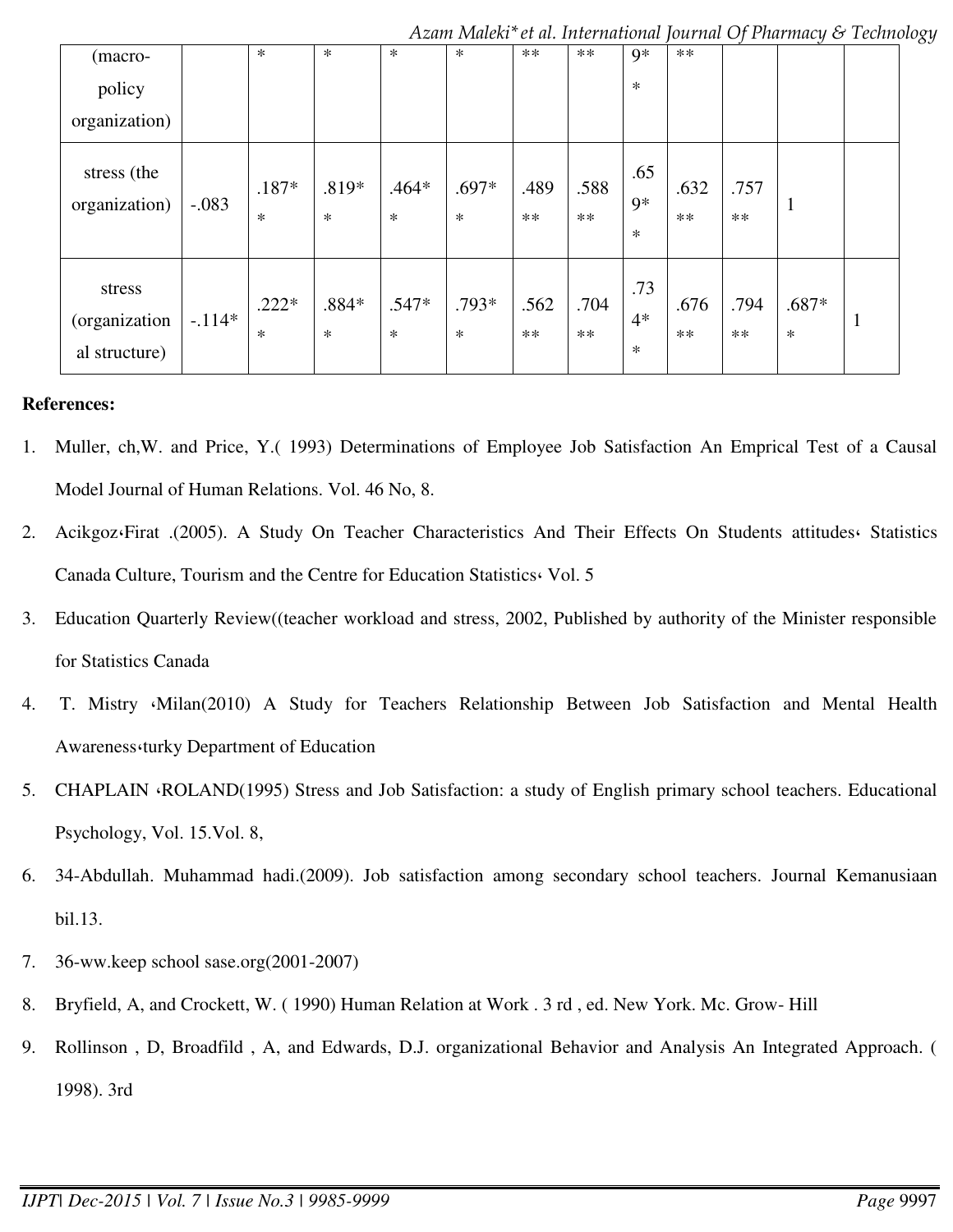- *Azam Maleki\*et al. International Journal Of Pharmacy & Technology* 10. Norito K, Takashi H.(1999).Epidemiology of Job Stress and Health in Japan:Review of Current Evidence and Future Direction i Industrial Health 37:174-86.
- 11. Nagai،m and kenji j.(2007).Poor Mental Health Associated with Job Dissatisfaction among School Teachers in Japan ،J Occup Health،49: 512-522.
- 12. Mudor،h.(2011 ).Conceptual framework on the relationship between human resource management practices, job satisfaction, and turnover،Journal of Economics and Behavioral Studies،, No. 2, pp.41-49.Journal Behavioral ،2011،ص (41-49 Studies
- 13. Poloski، n.(2007). Individual differences and occupational stress perceived: a Croatian survey.
- 14. Verins $\cdot$ i.(2002).Mental Health and Work: Issues and Perspectives.
- 15. Ena Hand $\cdot$ l.(2010). Role factors, leadership styles and stress among Catholic primary school executives.
- 16. Robert،M.(2009). Job-Related Stress Among Secondary Agricultural Education teachers: A Comparison Study، Journal of Agricultural Education، Volume 50, Number 3, pp. 100 - 111
- 17. Phil،m.(2006).Job Satisfaction among Female Teachers: A study on primary schools in Bangladesh،University of Bergen, Norway.
- 18. Holmstrom،s.(2008).Workplace stress measured by Job Stress Survey and relationships to musculoskeletal complaints،Department of Psychology،Sweden
- 19. Olorunsola«e. (2010).Job Satisfaction and Gender Factor of Administrative Staff in South West Nigeria Universities, University of Ado-Ekiti, Nigeria.
- 20. Social Determinants of Health in the Islamic Republic of Iran. May 2008.
- 21. Michaelowa،k. (2002).Teacher Job Satisfaction, Student Achievement and the Cost of Primary Education Evidence from Francophone Sub-Saharan Africa -University of Zurich and Hamburg Institute of International Economics.
- 22. Quarstein Vernon A (1997). The Situational Occurences Theory of Job
- 23. Satisfaction, human relations, New York. Vol 45.
- 24. Commitment turnover, pathanalyses based on meta analytic findings personal psychology, 46(3), PP:259-94.
- 25. Tett, R, P and Meyer. J. P. (1993). Job satisfaction, organizational
- 26. Sanders $\cdot$ w. June C.(1996). Cumulative and Residual Effects of Teachers on